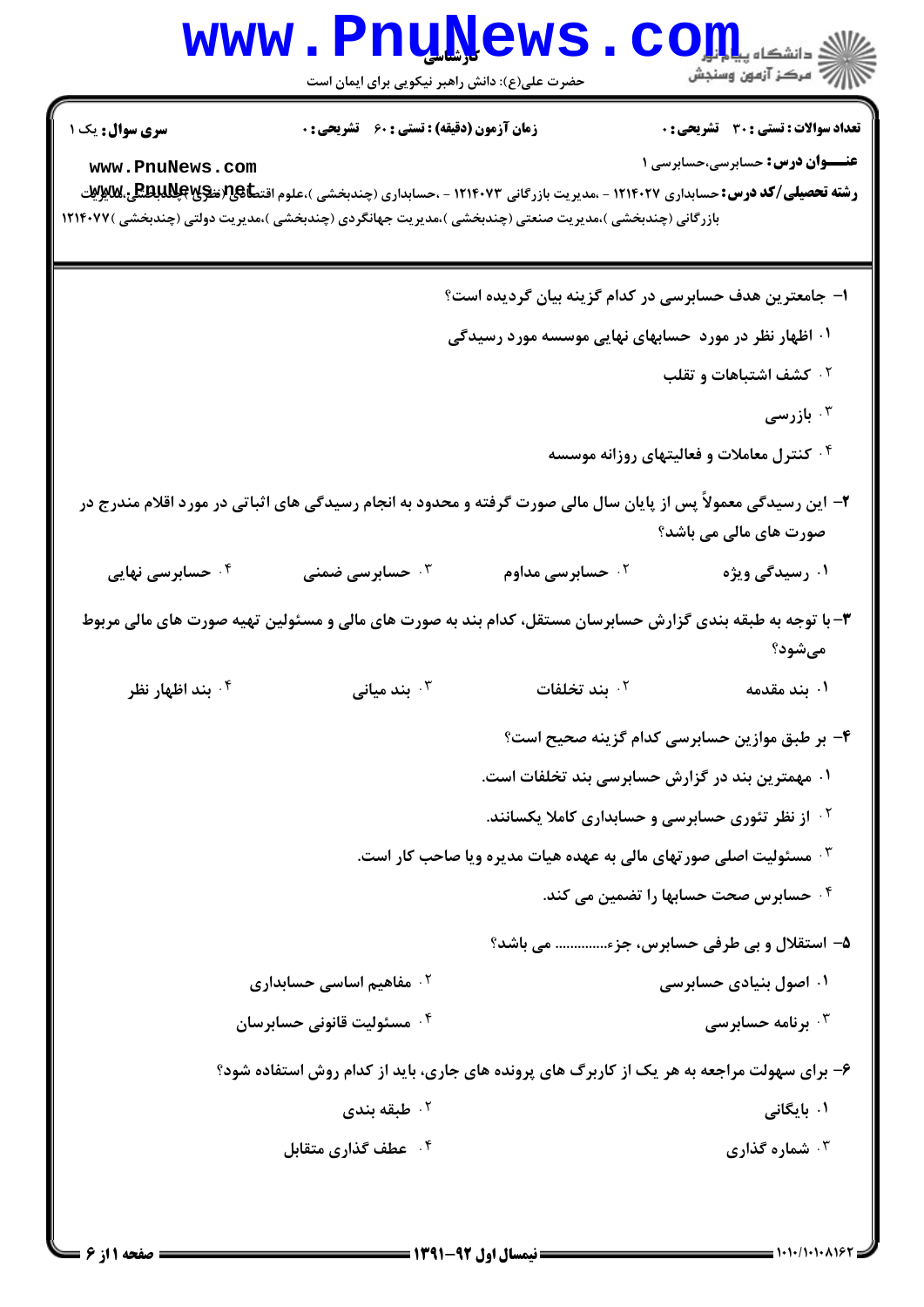| <b>WWW</b>                                                                                            | <u>. Funnemp</u><br>حضرت علی(ع): دانش راهبر نیکویی برای ایمان است | رد دانشڪاه پ <b>یا واول</b><br>ا <i>ر</i> ≫ مرکز آزمون وسنجش                                                                                                                                                                            |
|-------------------------------------------------------------------------------------------------------|-------------------------------------------------------------------|-----------------------------------------------------------------------------------------------------------------------------------------------------------------------------------------------------------------------------------------|
| <b>سری سوال : ۱ یک</b><br>www.PnuNews.com                                                             | <b>زمان آزمون (دقیقه) : تستی : 60 ٪ تشریحی : 0</b>                | <b>تعداد سوالات : تستی : 30 ٪ تشریحی : 0</b><br><b>عنـــوان درس:</b> حسابرسی،حسابرسی ۱<br><b>رشته تحصیلی/کد درس:</b> حسابداری ۱۲۱۴۰۲۷ - ،مدیریت بازرگانی ۱۲۱۴۰۷۳ - ،حسابداری (چندبخشی )،علوم اقت <b>طا&amp;ت(تنگا@للدانگلگی،للایونی</b> |
| بازرگانی (چندبخشی )،مدیریت صنعتی (چندبخشی )،مدیریت جهانگردی (چندبخشی )،مدیریت دولتی (چندبخشی )۱۲۱۴۰۷۷ |                                                                   |                                                                                                                                                                                                                                         |
|                                                                                                       |                                                                   | ۷- تشریح اهم رویه های مالی و حسابداری شرکت و ذکر استمرار و ثبات رویه یا تغییر رویه در دوره مالی مورد گزارش، جزء<br>کدام یک از استانداردهای حسابرسی است؟                                                                                 |
|                                                                                                       | <sup>۲ .</sup> استانداردهای داخلی حسابرسی                         | ۰۱ استانداردهای عمومی                                                                                                                                                                                                                   |
|                                                                                                       | ۰۴ استاندار دهای اجرای عملیات                                     | ۰۳ استانداردهای گزارشگری                                                                                                                                                                                                                |
|                                                                                                       |                                                                   | ۸– کدام یک از گزینه های زیر به منزله تایید بلاشرط و کامل صحت تمامی مندرجات صورتهای مالی است؟                                                                                                                                            |
|                                                                                                       | ۰ <sup>۲</sup> گزارش حسابرس                                       | ۰۱ امضا حسابرس                                                                                                                                                                                                                          |
|                                                                                                       | ۰۴ تأیید مقامات فنی و صلاحیت دار مؤسسه                            | رارش بازرس قانونی $\cdot$ ۲                                                                                                                                                                                                             |
|                                                                                                       |                                                                   | ۹- تخطی از وظایف قانونی و انجام ندادن وظایف طبق استانداردهای حرفه ای چه نامیده می شود؟                                                                                                                                                  |
|                                                                                                       | <sup>۲</sup> ۰ عدم اجرای کامل قرارداد                             | ۰۱ تقلب                                                                                                                                                                                                                                 |
|                                                                                                       | ۰۴ تحریف حقایق                                                    | ۰ <sup>۳</sup> سهل انگاری                                                                                                                                                                                                               |
|                                                                                                       |                                                                   | +ا– عدم مراجعه به اساسنامه، صورتحساب هیات مدیره شرکت و یا مصوبات مجامع عمومی صاحبان سهام، نشان دهنده کدام<br>مورد زیر است؟                                                                                                              |
|                                                                                                       | ۰ <sup>۲</sup> مسئولیت ناشی از سوء نیت                            | ۰۱ مسئولیت حاصل از قصور واهمال                                                                                                                                                                                                          |
|                                                                                                       | ۰ <sup>۴</sup> مسئولیت در مقابل صاحبکار                           | ۰ <sup>۳</sup> مسئولیت در مقابل سهامداران                                                                                                                                                                                               |
|                                                                                                       |                                                                   | 1۱– سازمان اداری یک موسسه حسابرسی معمولا شامل کدام یک از گزینه های زیرمی باشد؟                                                                                                                                                          |
|                                                                                                       |                                                                   | ۰۱ شرکا- سرپرستان – حسابرسان ارشد- حسابرس- کمک حسابرس                                                                                                                                                                                   |
|                                                                                                       |                                                                   | <b>۲۰ مدیران شرکتها- سرپرستان – حسابرسان ارشد- حسابرس- کمک حسابرس</b>                                                                                                                                                                   |
|                                                                                                       |                                                                   | <b>۳ . مدیران شرکتها- شرکا – حسابرسان ارشد- حسابرس- کمک حسابرس</b>                                                                                                                                                                      |
|                                                                                                       |                                                                   | ۰۴ بازرس ویژه- سرپرست- شرکا- حسابرسان ارشد-کمک حسابرس                                                                                                                                                                                   |
|                                                                                                       |                                                                   | ۱۲- کدامیک جزء وظایف اصلی یک شریک در موسسات حسابرسی نمی باشد؟                                                                                                                                                                           |
|                                                                                                       | ۰۲ کشف تقلبات                                                     | ۰۱ تنظیم قرارداد حسابرسی                                                                                                                                                                                                                |
| <b>۴ وای توضیحات و اظهار نظر مشورتی به صاحب کار</b> ۴                                                 |                                                                   | ۰ <sup>۳</sup> توافق در هدف و مقاصد                                                                                                                                                                                                     |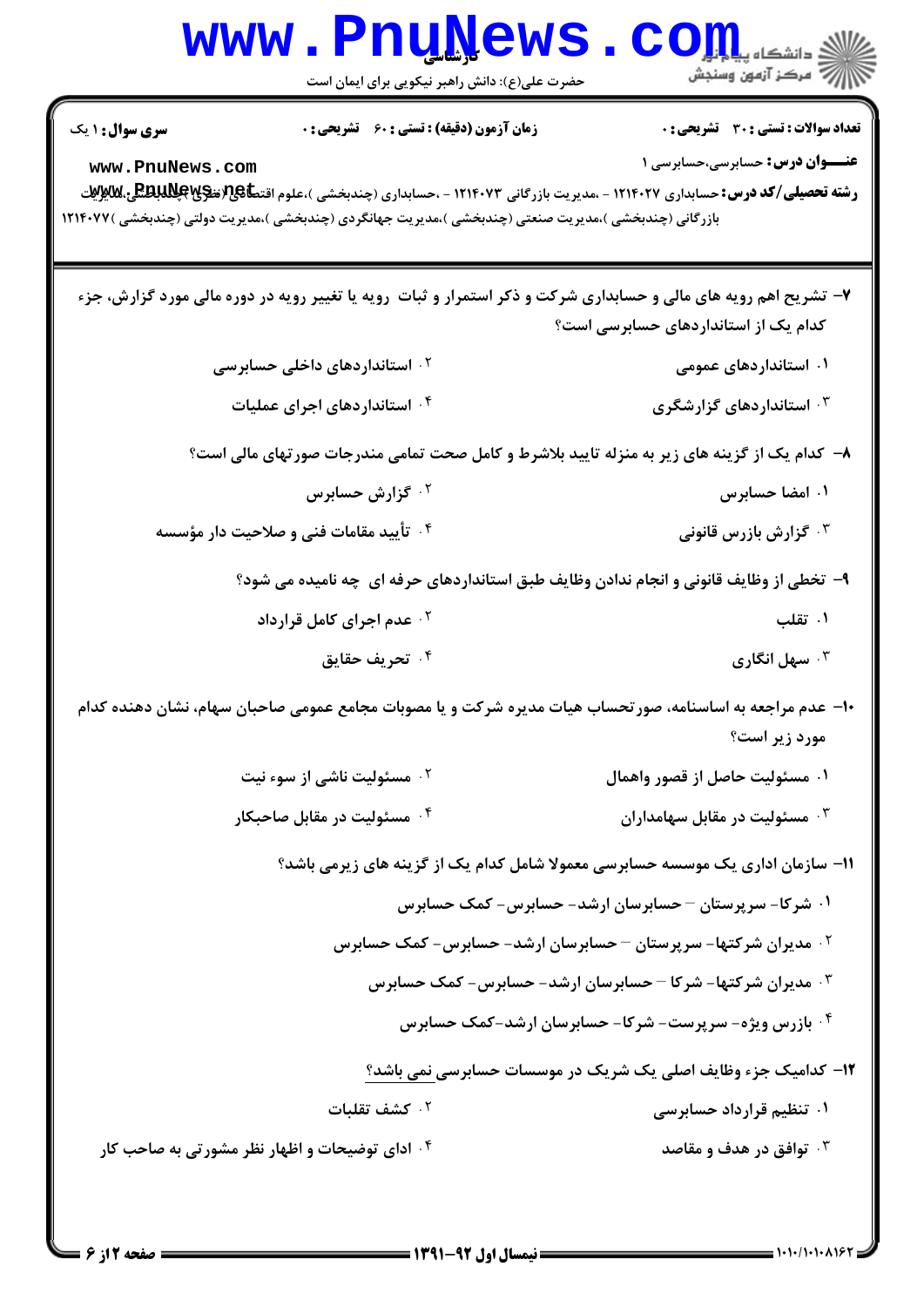|                                                                                                                          | <b>www.PnuNews</b>                                 |                                                                                                                                                                            | $\mathbf{C}\mathbf{O}\mathbf{H}$             |  |
|--------------------------------------------------------------------------------------------------------------------------|----------------------------------------------------|----------------------------------------------------------------------------------------------------------------------------------------------------------------------------|----------------------------------------------|--|
|                                                                                                                          | حضرت علی(ع): دانش راهبر نیکویی برای ایمان است      |                                                                                                                                                                            | William مرکز آزمون وسنجش                     |  |
| <b>سری سوال : ۱ یک</b>                                                                                                   | <b>زمان آزمون (دقیقه) : تستی : 60 ٪ تشریحی : 0</b> |                                                                                                                                                                            | <b>تعداد سوالات : تستی : 30 ٪ تشریحی : 0</b> |  |
| www.PnuNews.com<br>بازرگانی (چندبخشی )،مدیریت صنعتی (چندبخشی )،مدیریت جهانگردی (چندبخشی )،مدیریت دولتی (چندبخشی )۱۲۱۴۰۷۷ |                                                    | <b>رشته تحصیلی/کد درس:</b> حسابداری ۱۲۱۴۰۲۷ - ،مدیریت بازرگانی ۱۲۱۴۰۷۳ - ،حسابداری (چندبخشی )،علوم اقت <b>طا&amp;ت(تنگلاباتلگی،للابلات</b> ی                               | <b>عنـــوان درس:</b> حسابرسي،حسابرسي ۱       |  |
|                                                                                                                          |                                                    | ۱۳- در یک موسسه حسابرسی چه کسی برنامه رسیدگی و رویه حسابرسی و جدول زمانبندی هر شرکت را تنظیم میکند؟                                                                        |                                              |  |
| ۰۴ حسابدار ارشد                                                                                                          | ۰۳ کمک حسابرس                                      | ۰ <sup>۲</sup> سرپرستان                                                                                                                                                    | ۰۱ شرکاء                                     |  |
|                                                                                                                          |                                                    | ۱۴- مسئولیت نظارت بر انجام وظایف حسابرسان و حسابداران عضو یک مؤسسه حسابرسی را چه کسانی بر عهده دارند؟                                                                      |                                              |  |
|                                                                                                                          | ۰ <sup>۲</sup> سرپرستان                            |                                                                                                                                                                            | ۰۱ حسابدار ارشد                              |  |
|                                                                                                                          | ۰۴ شرکا مؤسسات حسابرسی                             |                                                                                                                                                                            | جسابرس $\cdot$                               |  |
|                                                                                                                          |                                                    | ۱۵– در یک موسسه حسابرسی کاربرگهای تهیه شده به وسیله حسابرسان و کمک حسابرسان به طور دائم و خصوصاً پس از<br>پایان هر مرحله رسیدگی، توسط چه کسی کنترل و مورد برسی قرر میگیرد؟ |                                              |  |
| ۰۴ حسابرس ارشد                                                                                                           | ۰۳ کمک حسابرس                                      | ۰ <sup>۲</sup> سرپرستان                                                                                                                                                    | ۰۱ شرکاء                                     |  |
|                                                                                                                          |                                                    | ۱۶– کلیه اطلاعات به دست آمده از سندرسی، تجزیه و تحلیل، مقایسه، بررسی های عینی و … در این کاربرگ ها منعکس                                                                   | میگردند؟                                     |  |
|                                                                                                                          | ۰ <sup>۲</sup> کاربرگ محاسباتی                     |                                                                                                                                                                            | ۰۱ کاربرگ فرعی                               |  |
|                                                                                                                          | ۰۴ کاربرگ مدارک تأیید کننده                        |                                                                                                                                                                            | <b>۰۳ کاربرگ تجزیه و تحلیل</b>               |  |
| ۱۷- صورت گزارش وجوه نقد به جای صورت تغییرات در وضعیت مالی در کدامیک از بندهای گزارش حسابرسی قرار میگیرد؟                 |                                                    |                                                                                                                                                                            |                                              |  |
| بندتقلبات $\cdot$ ۴                                                                                                      | بند اظهار نظر "                                    | <sup>7</sup> . بند حدود رسیدگی                                                                                                                                             | ۰۱ بند مقدمه                                 |  |
|                                                                                                                          |                                                    | ۱۸– در کدام حالت مؤسسه حسابرسی نمی تواند اظهارنظری در مورد صورتهای مالی داشته باشد؟                                                                                        |                                              |  |
|                                                                                                                          |                                                    |                                                                                                                                                                            | ۰۱ ابهام                                     |  |
|                                                                                                                          |                                                    | <sup>7 .</sup> عدم رعايت يكنواختي اصول پذيرفته شده حسابداري                                                                                                                |                                              |  |
|                                                                                                                          |                                                    |                                                                                                                                                                            | ننظيم مسئوليتها $\cdot^{\mathsf{v}}$         |  |
|                                                                                                                          |                                                    |                                                                                                                                                                            | ۰۴ وجود محدودیت خیلی مهم رسیدگی              |  |
|                                                                                                                          |                                                    |                                                                                                                                                                            |                                              |  |
|                                                                                                                          |                                                    |                                                                                                                                                                            |                                              |  |
|                                                                                                                          |                                                    |                                                                                                                                                                            |                                              |  |
|                                                                                                                          |                                                    |                                                                                                                                                                            |                                              |  |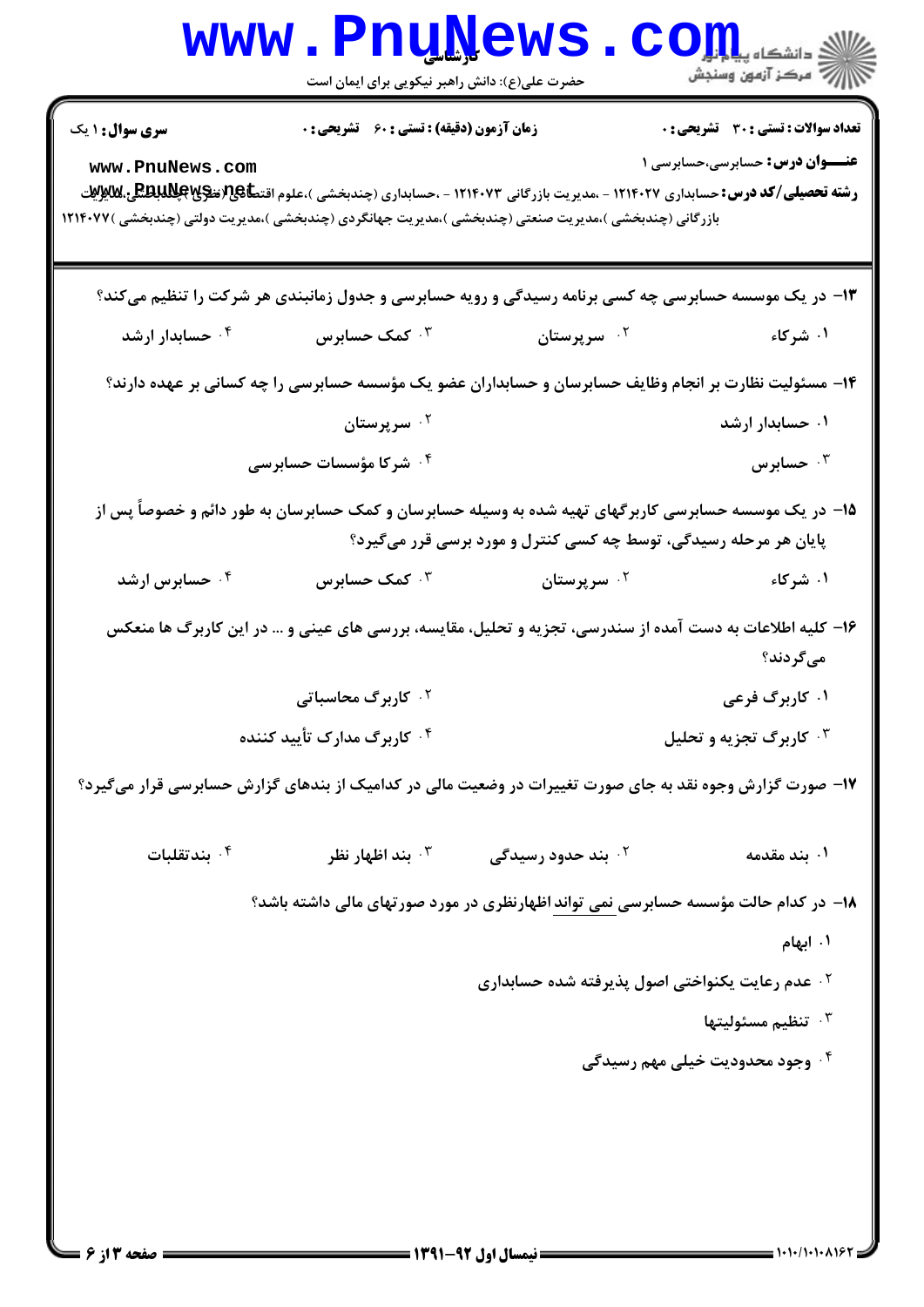| <b>WWW</b>                                                                                                                                 | <u>LIIÑÏAMP</u><br>حضرت علی(ع): دانش راهبر نیکویی برای ایمان است                      |                                                                                                                                                                                                                                                                      | ه دانشگاه پ <b>یاج تر</b><br>رج ' مرڪز آزمون وسنڊش                                                                                                                                                                                       |
|--------------------------------------------------------------------------------------------------------------------------------------------|---------------------------------------------------------------------------------------|----------------------------------------------------------------------------------------------------------------------------------------------------------------------------------------------------------------------------------------------------------------------|------------------------------------------------------------------------------------------------------------------------------------------------------------------------------------------------------------------------------------------|
| سری سوال: ۱ یک<br>www.PnuNews.com<br>بازرگانی (چندبخشی )،مدیریت صنعتی (چندبخشی )،مدیریت جهانگردی (چندبخشی )،مدیریت دولتی (چندبخشی )۱۲۱۴۰۷۷ | <b>زمان آزمون (دقیقه) : تستی : 60 گشریحی : 0</b>                                      |                                                                                                                                                                                                                                                                      | <b>تعداد سوالات : تستی : 30 ٪ تشریحی : 0</b><br><b>عنـــوان درس:</b> حسابرسي،حسابرسي 1<br><b>رشته تحصیلی/کد درس:</b> حسابداری ۱۲۱۴۰۲۷ - ،مدیریت بازرگانی ۱۲۱۴۰۷۳ - ،حسابداری (چندبخشی )،علوم اقت <b>عا&amp;ت(تنگا@للدانگلگی،للایوایت</b> |
|                                                                                                                                            |                                                                                       | ۰۳ اظهارنظر در میزان کارایی عملیات درهریک از واحدها و ادارات داخلی یک مؤسسه                                                                                                                                                                                          | ۱۹– کنترل داخلی به منظور دستیابی به اهدافی انجام میشود، کدام مورد جزء این اهداف می باشد؟<br>۰۱ مشاهده عینی دارائی های ثبت شده<br>۰ <sup>۲</sup> افزایش تعداد کارکنان                                                                     |
|                                                                                                                                            |                                                                                       | دارایی ها، تنظیم و به مورد اجرا گذاشته می شوند چه نام دارد؟                                                                                                                                                                                                          | ۰۴ لزوم رعایت استانداردهای تعیین شده<br>+۲- آن دسته از کنترلهایی که توسط مدیران به منظور حصول اطمینان نسبت به صحت اجرای کنترهای پایه و حفاظت از                                                                                          |
|                                                                                                                                            | <sup>۲ .</sup> کنترل های سرپرستی<br>۰۴ کنترل های انظباطی                              |                                                                                                                                                                                                                                                                      | ۰۱ کنترل های داخلی<br>نترل های حفاظتی $\cdot$ ۳<br><b>۲۱</b> - سومین استانداردهای اجرای عملیات حسابرسی، مربوط به کدامیک از گزینه های زیر می باشد؟                                                                                        |
|                                                                                                                                            | <b>گ برنامه ریزی و سرپرستی کارکنان</b><br>۰۴ تهیه کاربرگ های حسابرسی                  |                                                                                                                                                                                                                                                                      | ۰۱ کنترل داخلی<br>۰ <sup>۳</sup> شواهد کافی و قابل اطمینان<br>۲۲– کنترل های انضباطی به سه گروه مجزا تقسیم می شوند. کدام گزینه بیانگر این تقسیم بندی می باشد؟                                                                             |
|                                                                                                                                            |                                                                                       | ۰۱ کنترلهای سرپرستی - کنترلهای پایه - کنترلهای حفاظتی<br>$^{-1}$ کنترلهای سرپرستی - کنترل های حفاظتی - تقسیم وظایف $^{-1}$<br>۰ <sup>۳</sup> کنترلهای حفاظتی - کنترل های پایه - کنترل های داخلی<br><sup>۴</sup> ۰ كنترل هاى حفاظتى - كنترل هاى عملياتى - تقسيم وظايف |                                                                                                                                                                                                                                          |
|                                                                                                                                            | <sup>۲</sup> ۰ فعالیتهای عمومی وکلی<br><sup>۴</sup> ۰ فعالیتهای مرحله دریافت و پرداخت |                                                                                                                                                                                                                                                                      | ۲۳– مستهلک شدن داراییهای ثابت، در سر فصل کدامیک از فعالیتهای ذیل طبقه بندی می شوند؟<br>۰۱ فعالیتهای غیر دوره ای<br>شام نولیتهای مرحله تولید $\cdot$                                                                                      |
|                                                                                                                                            |                                                                                       |                                                                                                                                                                                                                                                                      | <b>۲۴</b> - هر گاه ضمن انجام عمل، تصویب، مقایسه و یا کنترلی اعمال شود، موضوع با استفاده از کدام علامت مشخص میگردد؟                                                                                                                       |

۰/۱۰۱۰۸۱۶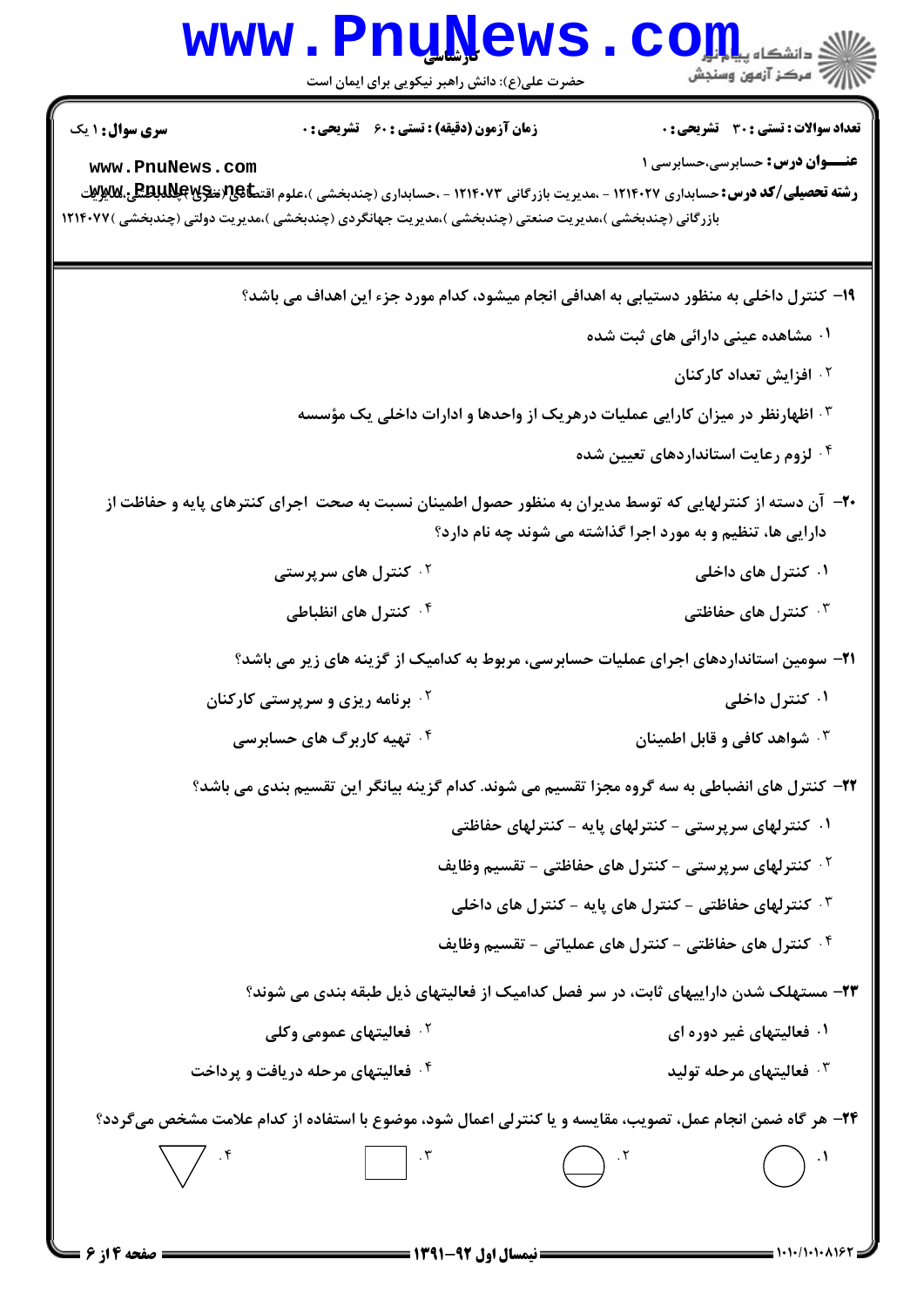|                                                                                                                                                    | www.PnuNews<br>حضرت علی(ع): دانش راهبر نیکویی برای ایمان است                                                                                                                                |                                                                      |                                                                                        |
|----------------------------------------------------------------------------------------------------------------------------------------------------|---------------------------------------------------------------------------------------------------------------------------------------------------------------------------------------------|----------------------------------------------------------------------|----------------------------------------------------------------------------------------|
| <b>سری سوال : ۱ یک</b><br>www.PnuNews.com<br>بازرگانی (چندبخشی )،مدیریت صنعتی (چندبخشی )،مدیریت جهانگردی (چندبخشی )،مدیریت دولتی (چندبخشی )۱۲۱۴۰۷۷ | زمان آزمون (دقیقه) : تستی : 60 ٪ تشریحی : 0<br><b>رشته تحصیلی/کد درس:</b> حسابداری ۱۲۱۴۰۲۷ - ،مدیریت بازرگانی ۱۲۱۴۰۷۳ - ،حسابداری (چندبخشی )،علوم اقت <b>طا&amp;ت(تنگلاباتلگی،للابلات</b> ی |                                                                      | <b>تعداد سوالات : تستی : 30 ٪ تشریحی : 0</b><br><b>عنـــوان درس:</b> حسابرسي،حسابرسي 1 |
|                                                                                                                                                    | ۲۵– با توجه به اصول و نحوه تنظیم پرسشنامه کنتر های داخلی، پرسشنامه کنترلهای داخلی مرحله پرداختها شامل کدام                                                                                  |                                                                      | مرحله فرعی ذیل نمی باشد؟                                                               |
|                                                                                                                                                    | ۰۲ خرید مواد اولیه                                                                                                                                                                          |                                                                      | ۰۱ حقوق و دستمزد                                                                       |
|                                                                                                                                                    | ۰۴ آزمایش صحت ثبت سیستم                                                                                                                                                                     |                                                                      | ۰۳ پرداخت به وسیله چک                                                                  |
|                                                                                                                                                    | ۲۶- کدام یک از گزینه های زیر در میزان کیفیت و اعتبار مدارک مستند اهمیت موثر دارد؟                                                                                                           |                                                                      |                                                                                        |
|                                                                                                                                                    | ۰۱ تحصیل مدارک از منابع مستقل – وجود کنترل داخلی قوی در حسابداری موسسه – تحصیل بدون واسطه مدارک و                                                                                           |                                                                      | مستندات                                                                                |
|                                                                                                                                                    | <sup>۲ .</sup> تحصیل مدارک از منابع غیر مستقل-وجود کنترل داخلی قوی در حسابداری موسسه - تحصیل بدون واسطه مدارک و                                                                             |                                                                      | مستندات                                                                                |
|                                                                                                                                                    | ۰ <sup>۳ ت</sup> حصیل مدارک از منابع مستقل- وجود کنترل خارجی قوی در حسابداری موسسه - تحصیل بدون واسطه مدارک و                                                                               |                                                                      | مستندات                                                                                |
|                                                                                                                                                    | <sup>۴ .</sup> تحصیل مدارک از منابع غیر مستقل - وجود کنترل خارجی قوی در حسابداری موسسه -تحصیل بدون واسطه مدارک و                                                                            |                                                                      | مستندات                                                                                |
|                                                                                                                                                    |                                                                                                                                                                                             | ۲۷- در بحث دلایل و مدارک حسابرسی، کدامیک جزء روشهای حسابرسی نیست؟    |                                                                                        |
|                                                                                                                                                    | ۰۲ سندرسی - مشاهدات و ملاحظات                                                                                                                                                               |                                                                      | <b>۱. شمارش و بازرسی عینی- مداقه</b>                                                   |
| ۰ <sup>۴ .</sup> ثبت قرارداد حسابرسی - دریافت حق الزحمه                                                                                            |                                                                                                                                                                                             | دریافت تاییدیه از اشخاص ثالث- پیگیری $\cdot^{\texttt{w}}$            |                                                                                        |
|                                                                                                                                                    | ۲۸– کدامیک از گزینه های ذیل، به معنی قطع کامل یک عده از عملیات در پایان سال مالی یا هر تاریخ مشخص″می باشد؟                                                                                  |                                                                      |                                                                                        |
|                                                                                                                                                    | ۰ <sup>۲</sup> محاسبه مجدد                                                                                                                                                                  |                                                                      | ۰۱ ردیابی                                                                              |
|                                                                                                                                                    | ۰۴ رسیدگی به دفاتر و مدارک معین                                                                                                                                                             |                                                                      | ميان بر $\cdot$ $^{\mathsf{r}}$                                                        |
| ۲۹- در کدام سیستم نمونه گیری در حسابرسی، کلیه معاملاتی که در یک زمان معین انجام گرفته یا کلیه حساب هایی که تحت                                     |                                                                                                                                                                                             | یکی از حروف الفبا طبقه بندی شده است مورد رسیدگی آزمایشی قرار میگیرد؟ |                                                                                        |
|                                                                                                                                                    | <sup>7</sup> ۰ نمونه گیری تصادفی                                                                                                                                                            |                                                                      | ۰۱ نمونه گیری قطعه ای                                                                  |
|                                                                                                                                                    | ۰۴ نمونه گیری منظم                                                                                                                                                                          |                                                                      | ۰ <sup>۳</sup> نمونه گیری تصادفی با طبقه بندی                                          |